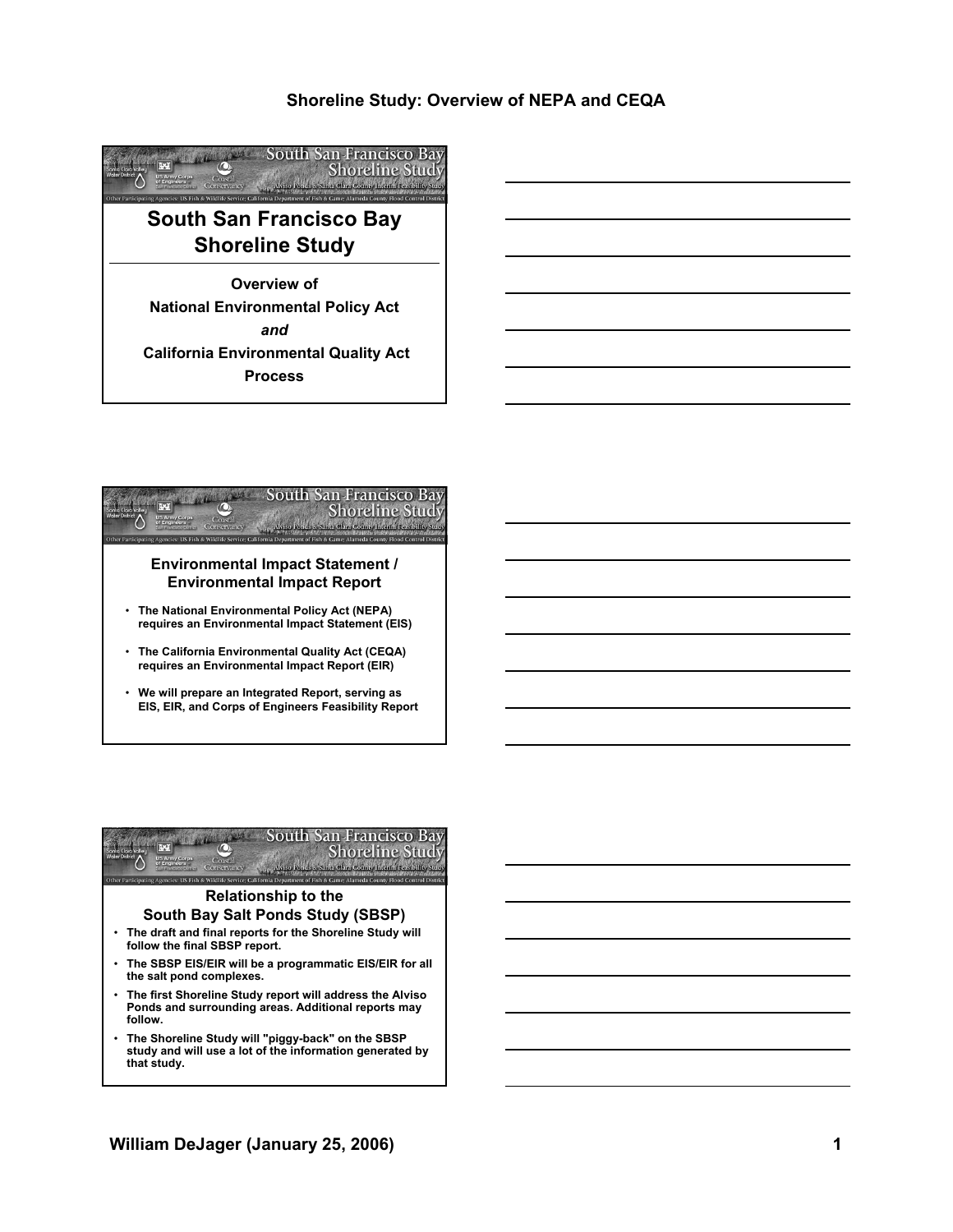# **Shoreline Study: Overview of NEPA and CEQA**





## **Known Issues of Concern**

- **Flood control**
- **Tidal wetland restoration**
- **Threatened and endangered species**
- **Managed ponds for shorebirds and waterfowl**
- **Recreation and shoreline access**

**However, we will address any potential impacts or other concerns raised by the public or by agencies.** 



- **Scoping meeting**
- **Subsequent public meetings**
- **Public meeting for draft report**
- **Public comments on draft report**
- **Public comments on final report**